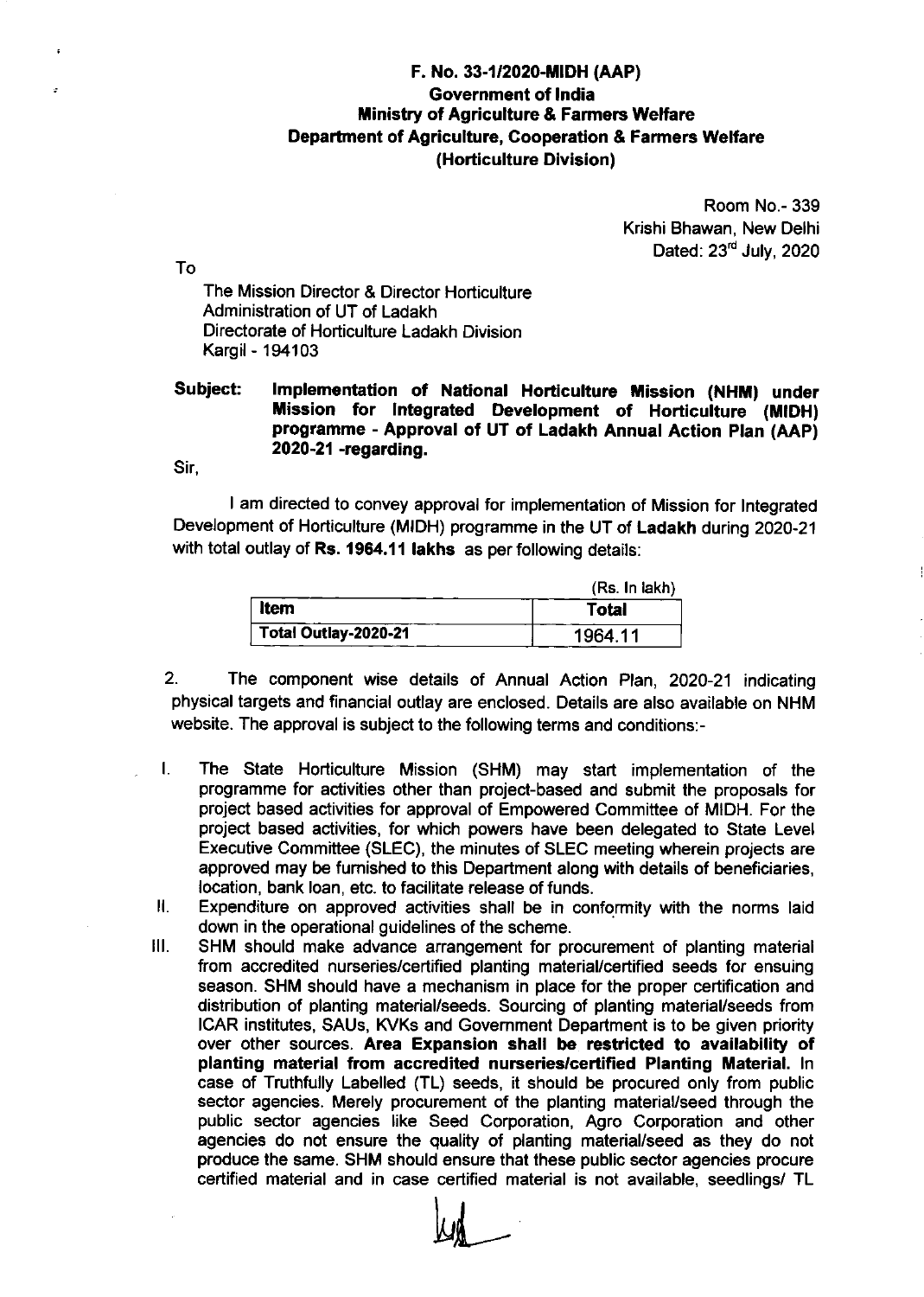seeds are to be procured only from ICAR institutes, SAUs, KVKs and Government Departments.

- IV. More focus is to be given on enhancing productivity of horticulture crops for the holistic development supported with infrastructure for Pre- and Post- Harvest Management and Marketing.
- V. To improve the productivity of existing old and senile orchards, there is need to identify gaps and revise the existing strategy for achieving the desired results. A proper mechanism needs to be devised to disseminate technology and train farmers on rejuvenation technology. Exposure visit of farmers should be organized to those institutes/places where rejuvenation technology has been developed and also adopted by the farmers. Chief Consultants under NHM will visit the State and discuss this matter with the SHM.
- vt. The programme for protected cultivation and lining of Community tanks/ponds should be taken up in close coordination with the Precision Farming Development Centre (PFDC) in the State.
- vil. Protected Cultivation of vegetables should be promoted under NHM in clusters around major cities/metros. These clusters may be provided with other infrastruc{ural facilities like pre-cooling units, cold storages, reefer vans, vending carts etc. and marketing arrangements may be tied up by linking with cooperatives/private retail chains like SAFAL, farmer markets.
- vil. Organic farming should be linked to certification. No separate funds will be provided for adoption of organic farming alone. Arrangements should also be made by the SHM or concerned agency for the marketing of organic produce. Selection of Service Provider Agencies is to be done by adoption of competitive bidding.
- tx. IPM measures should be need based and are to be taken after clearly identifying the problem of pests/disease in the clusters. INM measures are to be adopted in the clusters to correct soil deficiency and reduce excessive dependence on chemical fertilizers.
- x. The creation of water harvesting structure should be implemented in conjunction with Mahatma Gandhi National Rural Employment Guarantee Scheme (MNREGA) wherever feasible and should be compulsorily linked with the new area expansion and micro-irrigation programmes.
- xt. For implementation of horticulture mechanization, PHM, marketing and mobile/primary processing activities, SHM should make efforts to organize selfhelp groups, farmers' interest groups, growers association at local level and also involve Panchayats, Cooperatives, Producers Company etc. ln this regard, SHM is to play pro-active role and should appoint one senior level officer as nodal officer and make him responsible for these components.
- xll. Efforts should also be made for the buyback arrangements of the horticulture produce.
- xilt. SHM should involve State Agricultural University and ICAR lnstitutes in the State for the extension activities under NHM.
- XIV. SHM shall document the Annual Report and success stories and furnish them to DAC&FW.
- XV. The SHM should also conduct lmpact Evaluation Study through independent organization of repute in the State.
- XVI. While implementing the NHM programme, convergence and synergy should be ensured with the other schemes like Micro lrrigation, RKVY, PKVY, MNREGS, National Mission on Medicinal Plants, AEZs of APEDA, Tribal Sub Plan, Mega Food Parks of Ministry of Food Processing lndustries, Watershed Development Programmes, BRGF and Schemes of the State Government.
- xvfl. The Audited Statement of Accounts (ASA) for 2018-19 and Utilization Certificate for 2019-20, if not submitted so far, should be furnished to facilitate release of funds during 2020-21.
- xvil. According to the provisions of the Fiscal Responsibilities and Budget Management (FRBM) Act, 2003 and Rules thereof, regular feedback from the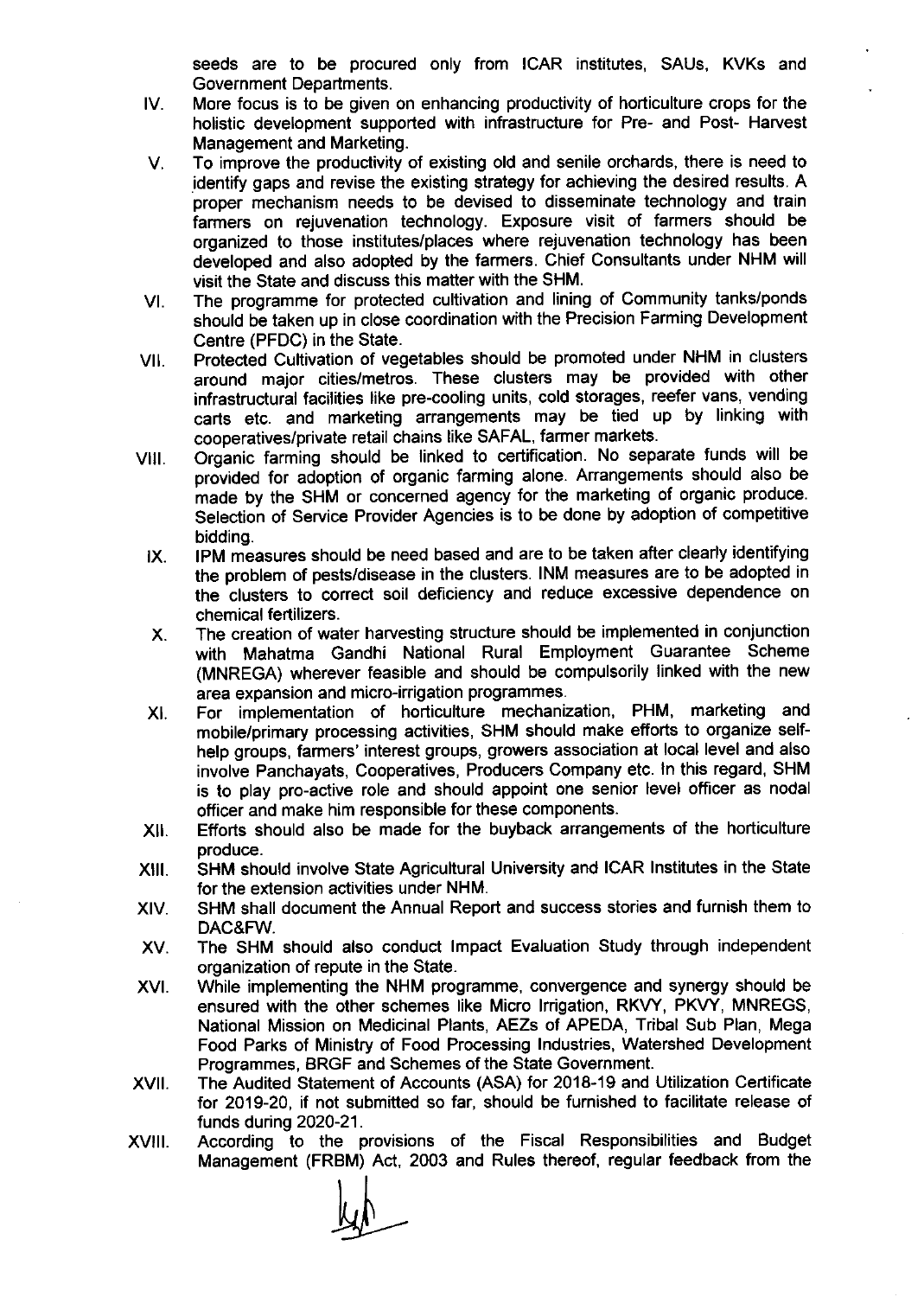implementing agencies on the physical and financial progress of the activities is necessary for periodical review.

- XIX. The monthly physical and financial progress may be posted on the website **www.midh.gov.in** by the 5<sup>th</sup> of every month and certified hard copy be furnished to this Department by the 10<sup>th</sup> of every month following the month under report.. Status of project based proposals need also to be uploaded on NHM website.
- xx. Expenditure reported in the Utilization Certificate should match with the progress reported in HORTNET/DBT portal and will be used to consider the request from State for release of funds.
- xxt SHM should ensure that all capacity building programs should be as per Qualification Pack (QP) of ASCI and only needs to be run in ASCI accredited training lnstitutes. Required entry of achievement needs to be done on Skill lndia portal.
- xxil It may be noted that the release of funds would be subject to the furnishing of requisite information as mentioned above. In addition to that, a mid-term review would be undertaken at appropriate time.

3. ln view of the directions of Department of Expenditure, Government of tndia, SHM is requested to restrict the expenditure under Mission Management activities to bare minimum and need based only.

4. No purchase of vehicles is permitted from the funds of MIDH.

5. Approval of AAP may be reviewed/revised at any point of time depending upon availability of budgetary resources in view of prevailing situation due to COVID 19.

Yours fai**m**fullv, 3 .<br>|<br>|<br>|

(Dhrub Under Secretary to the Government of lndia Ph. No. 011-23382773 Email: midhaap@gmail.com

Copy to

Encl: ae above

1 Tech. Dir.(NlC) for uploading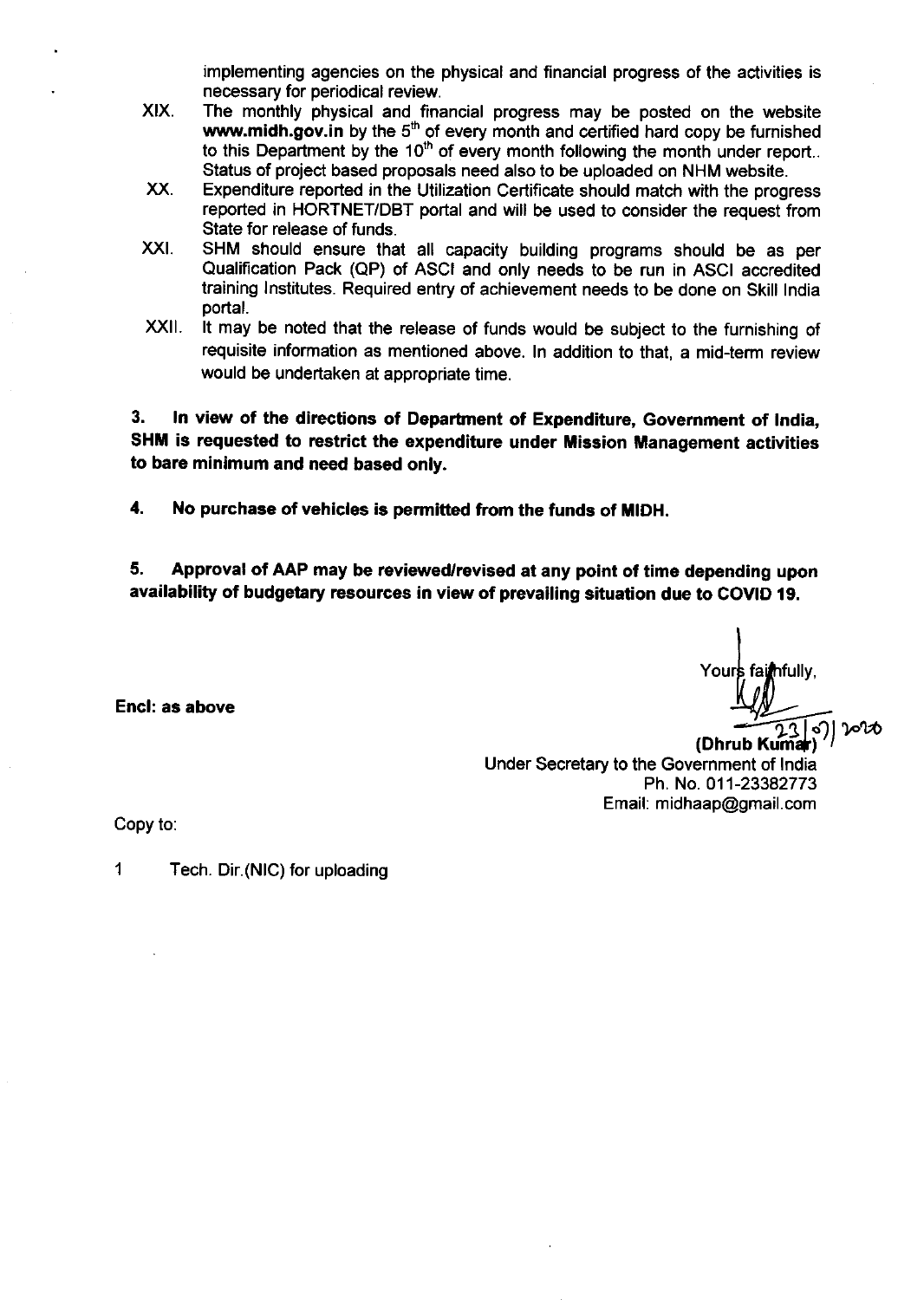|       |                                                                                   |                                | Annual Action Plan of UT of Ladakh, 2020-21                                                                                                                                                                                                                                                                                                                                                                                                        |                 |                               |                |
|-------|-----------------------------------------------------------------------------------|--------------------------------|----------------------------------------------------------------------------------------------------------------------------------------------------------------------------------------------------------------------------------------------------------------------------------------------------------------------------------------------------------------------------------------------------------------------------------------------------|-----------------|-------------------------------|----------------|
|       |                                                                                   |                                | Action Plan 2020-21                                                                                                                                                                                                                                                                                                                                                                                                                                |                 |                               | (Rs. in Lakhs) |
|       |                                                                                   |                                |                                                                                                                                                                                                                                                                                                                                                                                                                                                    | AAP 2020-21     |                               |                |
| S. No | <b>Activity</b>                                                                   | Maximum<br>permissible<br>cost | <b>Pattern of Assistance</b>                                                                                                                                                                                                                                                                                                                                                                                                                       | Phy Target Fin. | Outlay<br>(100% GOI<br>Share) | <b>Remarks</b> |
| 1     | $\overline{\mathbf{z}}$                                                           | 3                              | 4                                                                                                                                                                                                                                                                                                                                                                                                                                                  |                 | 6                             |                |
| -1    | Research                                                                          | Rs. 100.00 Lakh/Project        | Central Government Institutes under ICAR, CSIR, SAUs,<br>National level Govt. agencies and others location specific<br>Institutes will take up need based applied research &<br>development works in the areas of<br>(i) Seed & Planting material including import of planting<br>material<br>(ii) Technology standardization and<br>(iii)Technology acquisition and<br>(iv) imparting training and FLD, on project mode, with 100%<br>assistance. |                 | 7.26                          |                |
|       | Sub-Total                                                                         |                                |                                                                                                                                                                                                                                                                                                                                                                                                                                                    |                 | 7.26                          |                |
|       | Plantation Infrastructure and Development                                         |                                |                                                                                                                                                                                                                                                                                                                                                                                                                                                    |                 |                               |                |
|       | <b>Production of planting material Public Sector</b>                              |                                |                                                                                                                                                                                                                                                                                                                                                                                                                                                    |                 |                               |                |
|       | Sub-total Planting material                                                       |                                |                                                                                                                                                                                                                                                                                                                                                                                                                                                    | 0.00            | 0.00                          |                |
| 2     | <b>Establishment of new gardens / Area Expansion</b>                              |                                |                                                                                                                                                                                                                                                                                                                                                                                                                                                    |                 |                               |                |
|       | ix) High density planting (mango, guava, litchi, pomegranate, apple, citrus etc). |                                |                                                                                                                                                                                                                                                                                                                                                                                                                                                    |                 |                               |                |
|       | a) Integrated package with drip Rs. 1.50 lakh /ha<br>lirrigation                  |                                | Maximum of Rs. 0.60 lakh per ha. (40% of cost) for meeting the<br>expenditure on planting material, cost of drip system, INM/IPM,<br>canopy management etc., in 3 installments of 60:20:20 subject to<br>survival rate of 75% in 2nd year and 90% in 3 <sup>rd</sup> year).                                                                                                                                                                        |                 | 0.00                          |                |
|       | b) Without Integration.                                                           | ÌRs. 1.00 lakh/ha.             | Maximum of Rs. 0.40 lakh/ha (40% of the cost) for meeting the<br>expenditure on planting material and cost of INM/IPM in 3<br>installments (60:20:20).<br>[For (a) and (b) above, in the case of TSP areas, Andaman &<br>Nicobar and Lakshadweep Islands, assistance will be @ 50% of<br>$\left[ \text{cost in 3 installments of 60:20:20 subject to survival rate of 75\%}\right]$<br>in 2nd year and 90% in 3rd year)                            | 15              | 4.50                          |                |
|       | <b>Sub total</b>                                                                  |                                |                                                                                                                                                                                                                                                                                                                                                                                                                                                    | 15              | 4.50                          |                |
|       | (b) Fruit crops other than cost intensive crops using normal spacing              |                                |                                                                                                                                                                                                                                                                                                                                                                                                                                                    |                 |                               |                |
|       | b) Without Integration                                                            | Rs. 60,000/ha                  | Maximum of Rs. 0.30 lakh/ha (50 % of cost) for meeting the<br>expenditure on planting material and cost of INM/IPM in 3<br>installments of 60:20:20.                                                                                                                                                                                                                                                                                               | 65              | 11.70                         |                |
|       | Sub total                                                                         |                                |                                                                                                                                                                                                                                                                                                                                                                                                                                                    | 65              | 11.70                         |                |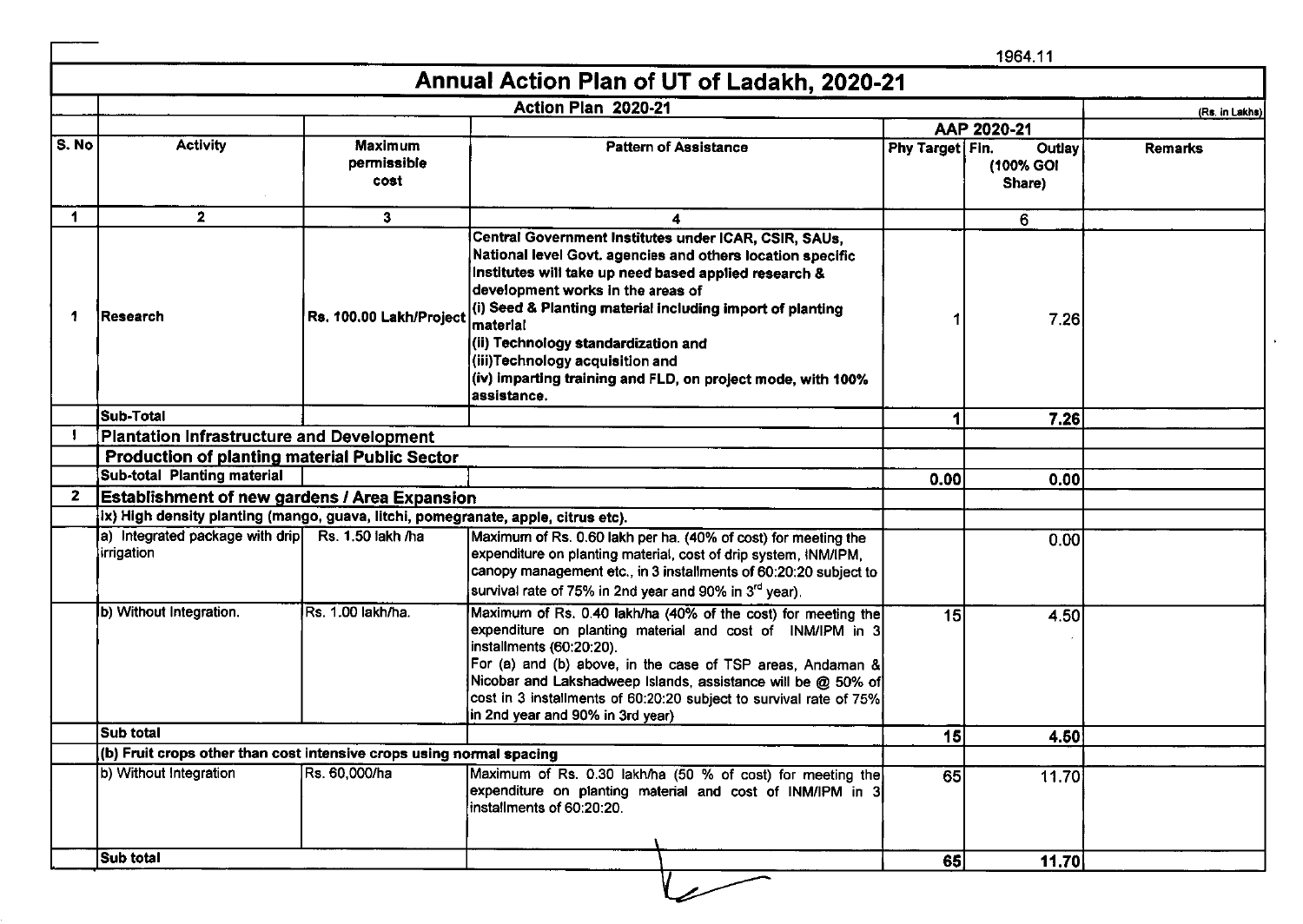| S. No | <b>Activity</b>                                                                        | <b>Maximum</b><br>permissible | <b>Pattern of Assistance</b>                                                                                           | Phy Target Fin. | Outlay<br>(100% GOI | <b>Remarks</b>                                                        |
|-------|----------------------------------------------------------------------------------------|-------------------------------|------------------------------------------------------------------------------------------------------------------------|-----------------|---------------------|-----------------------------------------------------------------------|
|       |                                                                                        | cost                          |                                                                                                                        |                 | Share)              |                                                                       |
| 1     | $\mathbf{2}$                                                                           | 3                             | 4                                                                                                                      |                 | 6                   |                                                                       |
|       | Vegetable (For maximum area of 2 ha per beneficiary)                                   |                               |                                                                                                                        |                 |                     |                                                                       |
|       | <b>Hybrid</b>                                                                          | Rs.50,000/ha                  | 40% of cost in general areas                                                                                           | 160             | 40.00               |                                                                       |
|       | Sub-total                                                                              |                               |                                                                                                                        | 160.00          | 40.00               |                                                                       |
| 3     | Flowers (For a maximum of 2 ha per beneficiary)                                        |                               |                                                                                                                        |                 |                     |                                                                       |
|       | <b>Cut flowers</b>                                                                     |                               |                                                                                                                        |                 |                     |                                                                       |
|       | <b>Small &amp; Marginal Farmers</b>                                                    | Rs. 1.00 lakh/ha              | 40% of cost                                                                                                            | 20.0            | 10.00               |                                                                       |
|       | Other farmers                                                                          | do                            | 25% of the cost                                                                                                        |                 | 0.00                |                                                                       |
|       | <b>Bulbulous flowers</b>                                                               |                               |                                                                                                                        |                 |                     |                                                                       |
|       | <b>Small &amp; Marginal Farmers</b>                                                    | Rs. 1.50 lakh/ha              | 40 % of the cost                                                                                                       | 20.0            | 15.00               |                                                                       |
|       | Other farmers                                                                          | do                            | 25% of cost                                                                                                            |                 | 0.00                |                                                                       |
|       | <b>Loose Flowers</b>                                                                   |                               |                                                                                                                        |                 |                     |                                                                       |
|       | <b>Small &amp; Marginal Farmers</b>                                                    | Rs. 40,000/ha                 | 40% of cost                                                                                                            | 20.0            | 3.20                |                                                                       |
|       | Other farmers                                                                          | do                            | 25% of cost                                                                                                            |                 | 0.00                |                                                                       |
|       | <b>Sub-total flowers</b>                                                               |                               |                                                                                                                        | 60.0            | 28.20               |                                                                       |
|       | <b>Grand Total Area Expansion</b>                                                      |                               |                                                                                                                        | 300.00          | 84.40               |                                                                       |
|       | <b>Grand Total Area Expansion maintenance</b>                                          |                               |                                                                                                                        | 0.00            | 0.00                |                                                                       |
|       | <b>Mushrooms</b>                                                                       |                               |                                                                                                                        |                 |                     |                                                                       |
|       | <b>Production unit</b>                                                                 |                               |                                                                                                                        |                 |                     |                                                                       |
|       | <b>Public Sector</b>                                                                   | Rs. 20.00 lakh/ unit          | 100% of the cost.                                                                                                      | 2.0             | 40.00               |                                                                       |
|       | <b>Private Sector</b>                                                                  | Rs. 20.00 lakh/ unit          | 40% of cost for private sector, for meeting the expenditure on<br>infrastructure, as credit linked back ended subsidy. |                 | 0.00                |                                                                       |
|       | Sub-total mushrooms                                                                    |                               |                                                                                                                        | 2.00            | 40.00               |                                                                       |
| 5     | Rejuvenation/replacement of<br>senile plantation including<br>Canopy management. Mango | Rs. 40,000/ha                 | 50% of the total cost subject to a maximum of Rs. 20,000/ha<br>limited to two ha per beneficiary.                      | 120.00          |                     | 24.00 <sup>To</sup> be implemented<br>as per<br>quidelines circulated |
|       | Sub-total                                                                              |                               |                                                                                                                        | 120             | 24.00               |                                                                       |
|       | <b>Creation of Water resources</b>                                                     |                               |                                                                                                                        |                 |                     |                                                                       |
|       |                                                                                        |                               | ii) Water harvesting system  for individuals- for storage   of water in 20mx20mx3m                                     |                 |                     |                                                                       |
|       | Plain areas                                                                            | areas and                     | Rs. 1.50 lakh/unit in plain 50% of cost. Maintenance to be ensured by the beneficiary.                                 |                 | $\overline{0.0}$    |                                                                       |
|       | <b>Hilly areas</b>                                                                     | areas                         | Rs. 1.80 lakh/unit in hilly 50% of cost. Maintenance to be ensured by the beneficiary.                                 | 10 <sub>l</sub> | 9.00                |                                                                       |
|       | Sub-total                                                                              |                               |                                                                                                                        | 10 <sup>1</sup> | 9.00                |                                                                       |
| 5     | <b>Protected cultivation</b>                                                           |                               |                                                                                                                        |                 |                     |                                                                       |
|       | (b) Naturally ventilated system                                                        |                               |                                                                                                                        |                 |                     |                                                                       |
|       |                                                                                        |                               |                                                                                                                        |                 |                     |                                                                       |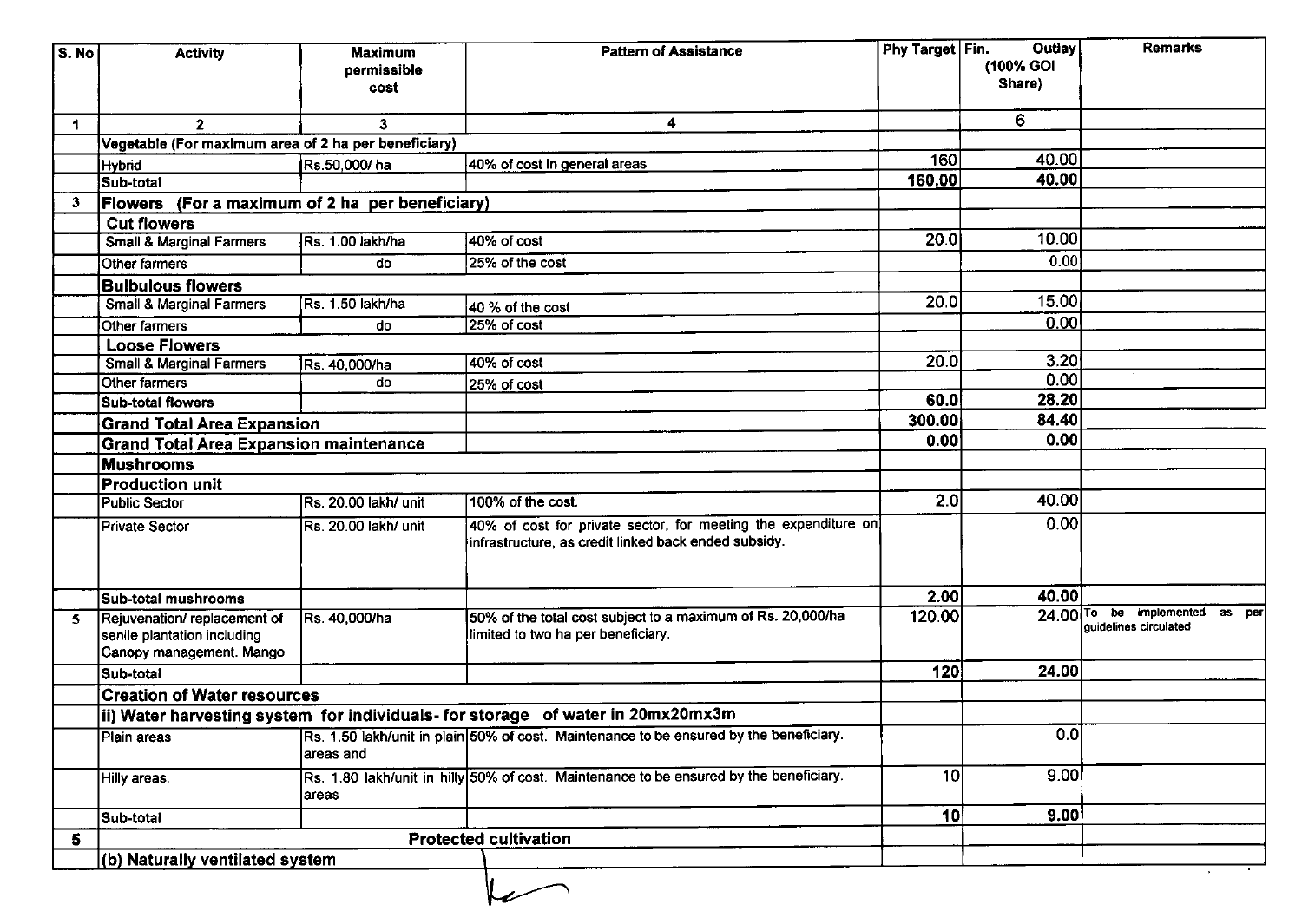| S. No | <b>Activity</b>                                         | <b>Maximum</b><br>permissible<br>cost                         | <b>Pattern of Assistance</b>                                                                                                                                                                                                                                                             | Phy Target Fin. | Outlay<br>(100% GOI<br>Share) | <b>Remarks</b>                                                                                                |
|-------|---------------------------------------------------------|---------------------------------------------------------------|------------------------------------------------------------------------------------------------------------------------------------------------------------------------------------------------------------------------------------------------------------------------------------------|-----------------|-------------------------------|---------------------------------------------------------------------------------------------------------------|
| 1     | $\overline{2}$                                          | 3                                                             | 4                                                                                                                                                                                                                                                                                        |                 | 6                             |                                                                                                               |
|       | (i) Tubular structur                                    | Rs.1060/Sq.m                                                  | 50% of the cost limited to 4000 Sq.m per beneficiary.                                                                                                                                                                                                                                    |                 | 0.00                          |                                                                                                               |
|       | Hilly areas.                                            | Rs.1290/Sq.m                                                  | do                                                                                                                                                                                                                                                                                       | 2.94            | 179.19                        |                                                                                                               |
|       | ii) Wooden structure                                    | Rs. 621/Sq. m for hilly<br>areas                              | 50% of the cost limited to 20 units (each unit not to exceed 200<br>Sq.m per beneficiary).                                                                                                                                                                                               | 3.47            | 107.85                        |                                                                                                               |
|       | c) Plastic Mulching                                     |                                                               |                                                                                                                                                                                                                                                                                          |                 |                               |                                                                                                               |
|       | <b>Plastic Mulching</b>                                 | Rs. 32,000/ha                                                 | 50% of the total cost limited to 2 ha per beneficiary.                                                                                                                                                                                                                                   |                 | 0.00                          |                                                                                                               |
|       | <b>Plastic Mulching</b>                                 | Rs. 36,800/ha for hilly<br>areas                              | 50% of the total cost limited to 2 ha per beneficiary.                                                                                                                                                                                                                                   | 10.0            | 1.84                          |                                                                                                               |
|       | <b>Plastic Tunnels</b>                                  | Rs. 60/Sq.m                                                   | 50% of cost limited 1000 sq. m per beneficiary.                                                                                                                                                                                                                                          |                 | 0.00                          |                                                                                                               |
|       | <b>Plastic Tunnels</b>                                  | Rs.75/Sq.m for hilly<br>areas.                                | 50% of cost limited 1000 sq. m per beneficiary.                                                                                                                                                                                                                                          | 0.64            | 2.40                          |                                                                                                               |
|       | Walk in tunnels                                         | Rs. 600/ Sq.m                                                 | 50% of the cost limited to 4000 sq.m. (each unit not to exceed<br>800 Sq. m per beneficiary).                                                                                                                                                                                            |                 | 0.00                          |                                                                                                               |
|       | Sub-total protected cultivation                         |                                                               |                                                                                                                                                                                                                                                                                          | 17.05           | 291.28                        |                                                                                                               |
|       |                                                         |                                                               | Promotion of Integrated Nutrient Management(INM)/ Integrated Pest Management (IPM)                                                                                                                                                                                                       |                 |                               |                                                                                                               |
|       | Promotion of IPM                                        | Rs. 4000/ha                                                   | 30% of cost subject to a maximum of Rs 1200/ha limited to 4.00<br>ha/ beneficiary.                                                                                                                                                                                                       |                 |                               | 0.00 To be need based and taken up<br>after identifying problem of pest /<br>disease and nutrient deficiency. |
|       | <b>Promotion of INM</b>                                 | Rs. 4000/ha                                                   | 30% of cost subject to a maximum of Rs 1200/ha limited to 4.00<br>ha/beneficiary.                                                                                                                                                                                                        | 30 <sub>l</sub> | $0.36 ^{d}$                   |                                                                                                               |
|       | Disease forecasting unit<br>(PSUs)                      | Rs. 6.00 lakh/unit                                            | 100 % of costs.                                                                                                                                                                                                                                                                          |                 | 0.00                          |                                                                                                               |
|       | Sub-total INM / IPM                                     |                                                               |                                                                                                                                                                                                                                                                                          | 30 <sub>l</sub> | 0.36                          |                                                                                                               |
|       | <b>Adoption Organic Farming</b>                         |                                                               |                                                                                                                                                                                                                                                                                          |                 |                               |                                                                                                               |
|       | (ii) Organic Certification (no)                         |                                                               |                                                                                                                                                                                                                                                                                          |                 |                               |                                                                                                               |
|       | 1st Year (ha)                                           | Project based                                                 | Rs. 5 lakh for a cluster of 50 ha which will include Rs. 1.50 lakh in<br>first year, Rs. 1.50 lakh in second year and Rs. 2.00 lakh in third<br>year.                                                                                                                                    | 51              |                               | 7.50 Project to be submitted                                                                                  |
|       | 2nd Year                                                | Project based                                                 | Rs. 5 lakh for a cluster of 50 ha which will include Rs.1.50 lakh in<br>first year, Rs. 1.50 lakh in second year and Rs. 2.00 lakh in third<br>year.                                                                                                                                     |                 | 0.00                          |                                                                                                               |
|       | 3rd Year                                                | <b>Project based</b>                                          | Rs. 5 lakh for a cluster of 50 ha which will include Rs.1.50 lakh in<br>first year, Rs. 1.50 lakh in second year and Rs. 2.00 lakh in third<br>vear.                                                                                                                                     |                 | 0.00                          |                                                                                                               |
|       | iii) Vermi compost Units /organic input production unit |                                                               |                                                                                                                                                                                                                                                                                          |                 |                               |                                                                                                               |
|       | i) Vermi compost Units                                  | Rs.1.00.000/ unit for<br>permanent structure and<br>Vermibed. | 50% of cost conforming to the size of the unit of 30'x8'x2.5'<br>dimension of permanent structure to be administered on pro-rata<br>Rs. 16,000/unit for HDPE [basis. 50% of cost conforming to the size of 96 cft (12'x4'x2') and<br>IS 15907:2010 to be administered on pro-rata basis. | 205             |                               | 102.50 Designs para meter of HDPE<br>beds will conformer to BIS<br>standards (IS 15907:2010)                  |
|       |                                                         |                                                               |                                                                                                                                                                                                                                                                                          |                 |                               |                                                                                                               |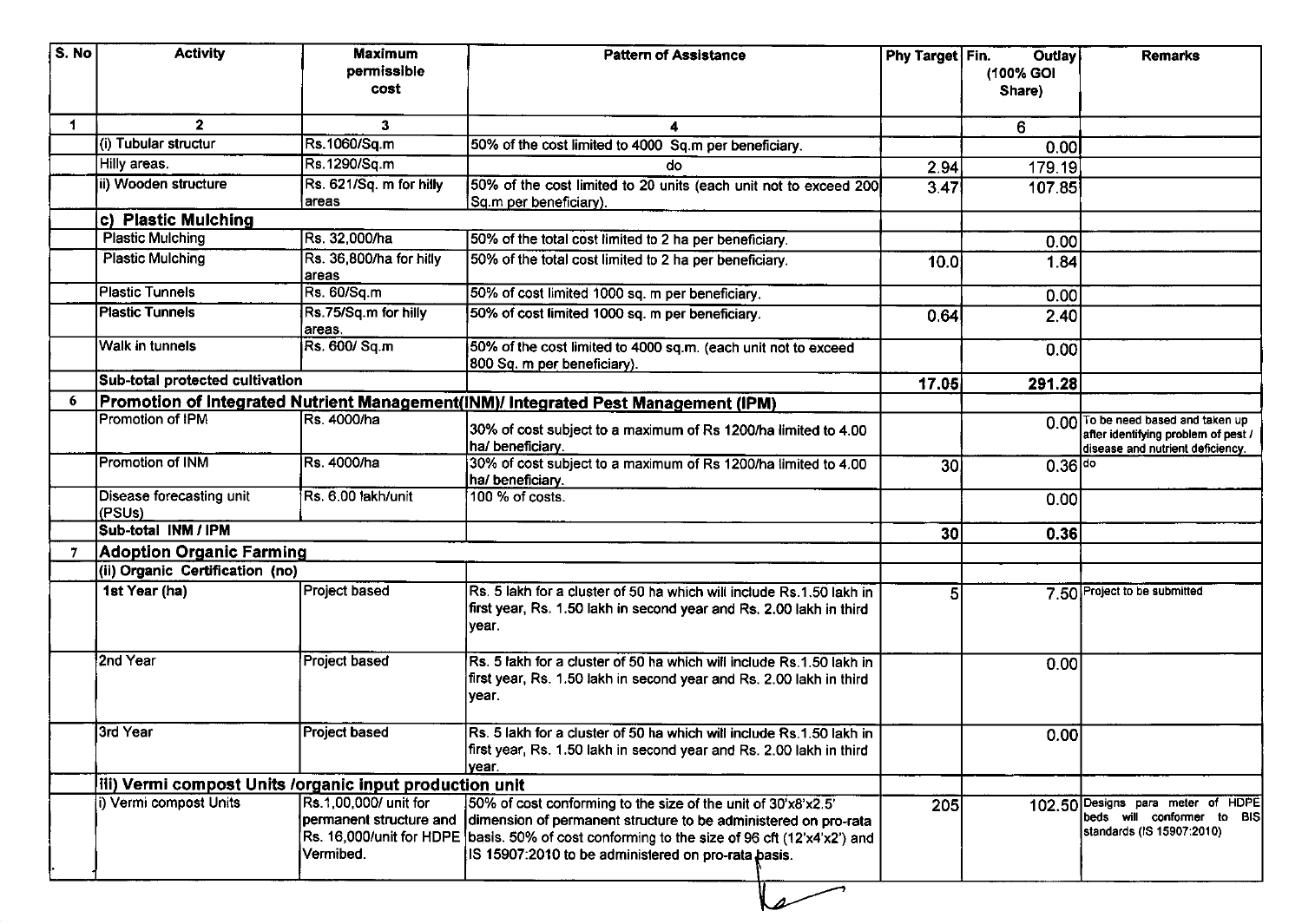| S. No                | <b>Activity</b>                                                                            | <b>Maximum</b><br>permissible<br>cost | <b>Pattern of Assistance</b>                                                                                                                                                                                                                                  | Phy Target Fin. | Outlay<br>(100% GOI<br>Share) | <b>Remarks</b>                 |
|----------------------|--------------------------------------------------------------------------------------------|---------------------------------------|---------------------------------------------------------------------------------------------------------------------------------------------------------------------------------------------------------------------------------------------------------------|-----------------|-------------------------------|--------------------------------|
| $\blacktriangleleft$ | $\overline{2}$                                                                             | 3                                     | 4                                                                                                                                                                                                                                                             |                 | 6                             |                                |
|                      | iii) Vermibeds                                                                             | do                                    | do                                                                                                                                                                                                                                                            |                 | 0.00                          |                                |
|                      | Sub-total                                                                                  |                                       |                                                                                                                                                                                                                                                               | 210.00          | 110.00                        |                                |
|                      | <b>Certification for Good</b><br>Agricultural Practices (GAP),<br>Including infrastructure | Rs. 10,000/ha                         | 50% of the cost for maximum of 4ha/beneficiary.                                                                                                                                                                                                               |                 | 0.00                          |                                |
|                      | CoE                                                                                        |                                       |                                                                                                                                                                                                                                                               |                 |                               |                                |
|                      | <b>Centre of Excellence for</b><br>Seabuckthorn                                            | Rs.1000.00 lakh/ centre               | 100% of cost to public sector. This can be established through bi-<br>lateral co-operation also.                                                                                                                                                              |                 |                               | 354.00 Project to be submitted |
|                      | <b>Total CoE</b>                                                                           |                                       |                                                                                                                                                                                                                                                               |                 | 354.00                        |                                |
| 8                    | Pollination support through beekeeping                                                     |                                       |                                                                                                                                                                                                                                                               |                 |                               |                                |
|                      | Sub-total                                                                                  |                                       |                                                                                                                                                                                                                                                               | 0               | 0.00                          |                                |
| 9                    | Horticulture Mechanization                                                                 |                                       |                                                                                                                                                                                                                                                               |                 |                               |                                |
|                      | i) Tractor (upto 20 PTO HP)<br>(SC, ST, Small & Marginal<br>famers)                        | 3.00 lakh/unit                        | 25% of cost, subject to a maximum of Rs. 0.75 lakh/unit for<br>general category farmers, and in the case if SC, ST, Small &<br>Marginal famers, women farmers and beneficiaries in NE states,<br>35% of cost, subject to a maximum of Rs. 1.00 lakh per unit. |                 | 0.00                          |                                |
|                      | ii) Power Tiller                                                                           |                                       |                                                                                                                                                                                                                                                               |                 |                               |                                |
|                      | a) Power tiller (below 8 BHP)<br>(SC, ST, Small & Marginal)<br>famers)                     | 1.00 lakh per unit                    | Subject to a maximum of Rs.0.40 lakh/unit for general category<br>farmers, and in the case if SC, ST, Small & Marginal farmers,<br>women farmers and beneficiaries in NE states, subject of a<br>maximum of Rs. 0.50 lakh/unit.                               | 245             | 122.50                        |                                |
|                      | b) Power tiller (8 BHP & above)<br>(SC, ST, Small & Marginal<br>famers)                    | 1.50 lakh per unit                    | Subject to a maximum of Rs.0.60 lakh/unit for general category<br>farmers, and in the case if SC, ST, Small & Marginal farmers,<br>women farmers and beneficiaries in NE states, subject of a<br>maximum of Rs. 0.75 lakh/unit.                               | 30 <sup>°</sup> | 22.50                         |                                |
|                      | Power Knapsack sprayer/power operated Taiwan sprayer (16 lts Capcity)                      |                                       |                                                                                                                                                                                                                                                               |                 |                               |                                |
|                      | a) General                                                                                 | 0.20 lakh per unit                    | Subject to a maximum of Rs.0.08 lakh/unit for general category<br>farmers, and in the case if SC, ST, Small & Marginal farmers,<br>women farmers and beneficiaries in NE states, subject of a<br>maximum of Rs. 0.10 lakh/unit                                |                 | 0.00                          |                                |
|                      | b) SC/ST etc                                                                               | 0.20 lakh per unit                    | Subject to a maximum of Rs.0.08 lakh/unit for general category<br>farmers, and in the case if SC, ST, Small & Marginal farmers,<br>women farmers and beneficiaries in NE states, subject of a<br>maximum of Rs. 0.10 lakh/unit                                | 19 <sup>1</sup> | 1.90                          |                                |
|                      | <b>Eco Friendly Light Trap</b>                                                             | Rs. 0.028 lakh/unit                   | Subject to a maximum of Rs.0.012 lakh/unit for general category<br>farmers, and in the case if SC, ST, Small & Marginal farmers,<br>women farmers and beneficiaries in NE states, subject of a<br>maximum of Rs. 0.014 lakh/unit                              |                 |                               |                                |
|                      | 1) General                                                                                 | -do-                                  | -do-                                                                                                                                                                                                                                                          |                 | 0.00                          |                                |
|                      | 2) SF/MF                                                                                   | -do-                                  | -do-                                                                                                                                                                                                                                                          | 200             | 2.80                          |                                |

 $\sqrt{2}$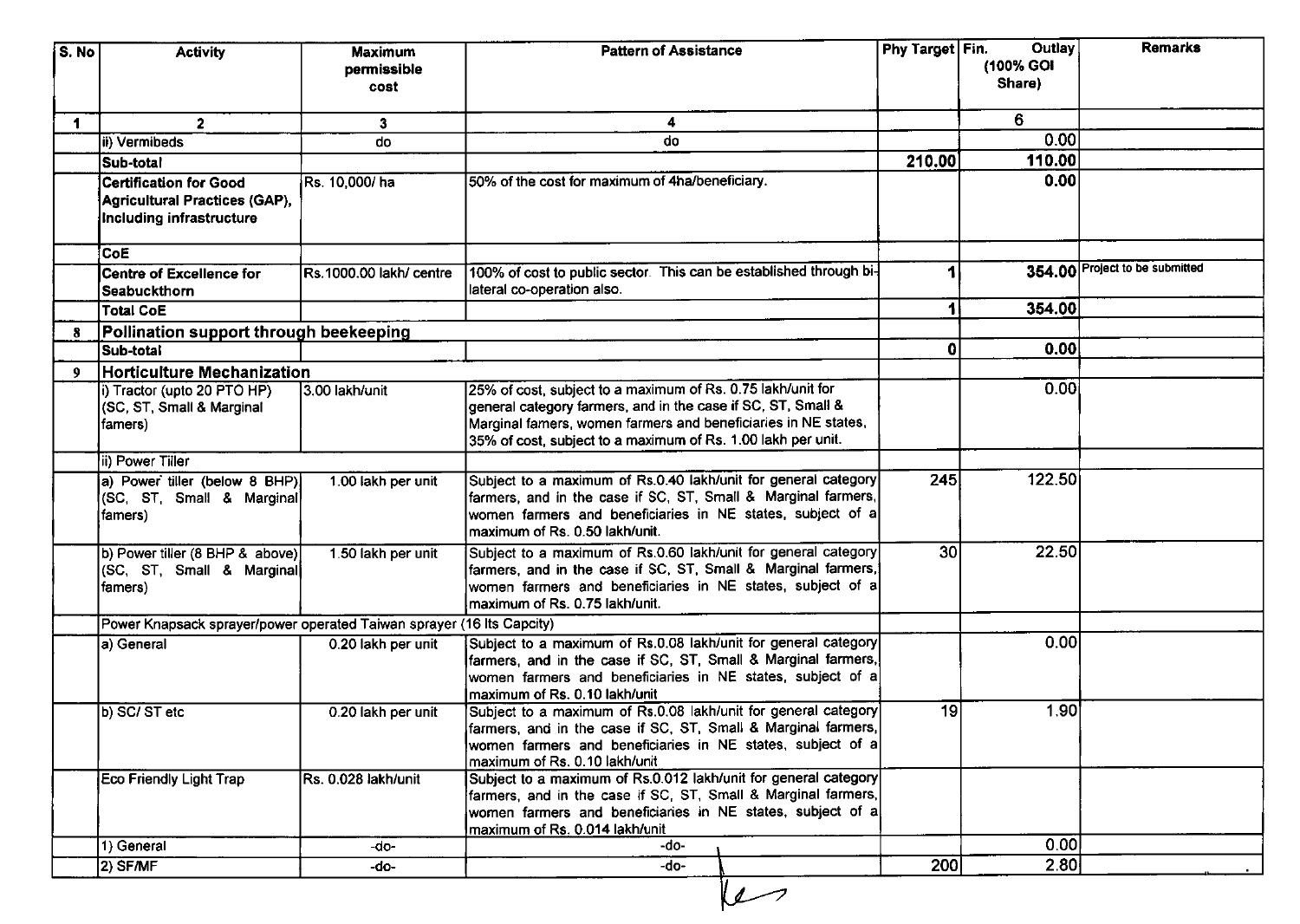| S. No                | <b>Activity</b>                                                                                                               | <b>Maximum</b><br>permissible<br>cost                                      | <b>Pattern of Assistance</b>                                                                                                                              | Phy Target Fin. | Outlay<br>(100% GOI<br>Share) | <b>Remarks</b>                                                                                                                             |
|----------------------|-------------------------------------------------------------------------------------------------------------------------------|----------------------------------------------------------------------------|-----------------------------------------------------------------------------------------------------------------------------------------------------------|-----------------|-------------------------------|--------------------------------------------------------------------------------------------------------------------------------------------|
| $\blacktriangleleft$ | $\mathbf{2}$                                                                                                                  | 3                                                                          | 4                                                                                                                                                         |                 | 6                             |                                                                                                                                            |
|                      | $3)$ SC & ST                                                                                                                  | -do-                                                                       | -do-                                                                                                                                                      |                 | 0.00                          |                                                                                                                                            |
|                      | v) Import of new machines & Rs. 50.00 lakh per unit<br>tools for horticulture for<br>demonstration purpose (Public<br>sector) |                                                                            | 100% of the total cost.                                                                                                                                   |                 | 0.00                          |                                                                                                                                            |
|                      | lSub-total                                                                                                                    |                                                                            |                                                                                                                                                           | 494             | 149.70                        |                                                                                                                                            |
| 10                   | Human Resource Development (HRD)                                                                                              |                                                                            |                                                                                                                                                           |                 |                               |                                                                                                                                            |
|                      | <b>Training of farmers</b>                                                                                                    |                                                                            |                                                                                                                                                           |                 |                               |                                                                                                                                            |
|                      | Within the State                                                                                                              | Rs. 1000/day per farmer<br>including transport                             | 100% of the cost.                                                                                                                                         | 1848            | 18.48                         |                                                                                                                                            |
|                      | Outside the state                                                                                                             | Project based as per<br>lactual.                                           | 100% of the cost.                                                                                                                                         |                 |                               |                                                                                                                                            |
|                      | (e) Exposure visit of farmers                                                                                                 |                                                                            |                                                                                                                                                           |                 |                               |                                                                                                                                            |
|                      | <b>Outside the State</b>                                                                                                      | Project based as per<br>lactual.                                           | 100% of the cost.                                                                                                                                         |                 |                               |                                                                                                                                            |
|                      | Outside India                                                                                                                 |                                                                            | Rs. 4.00 lakh / participant Project Based. 100% of air/rail travel cost.                                                                                  |                 |                               | 20.00 Project to be submitted                                                                                                              |
|                      | Training / study tour of technical staff/ field functionaries                                                                 |                                                                            |                                                                                                                                                           |                 |                               |                                                                                                                                            |
|                      | <b>Within the State</b>                                                                                                       | Rs.300/day per<br>participant plus TA/DA,<br>as admissible                 | 100% of the cost.                                                                                                                                         | 15              | 12.68                         |                                                                                                                                            |
|                      | Study tour to progressive<br>States/ units (group of<br>minimum 5 participants)                                               | Rs.800/day per<br>participant plus TA/DA,<br>as admissible                 | 100% of the cost.                                                                                                                                         | 15              | 16.94                         |                                                                                                                                            |
|                      | Outside India                                                                                                                 |                                                                            | Rs. 6.00 lakh / participant 100% of the cost on actual basis.                                                                                             |                 |                               | 60.00 Project to be submitted                                                                                                              |
|                      | Sub-total                                                                                                                     |                                                                            |                                                                                                                                                           | 1878            | 128.10                        |                                                                                                                                            |
| 11                   | INTEGRATED POST HARVEST MANAGEMENT                                                                                            |                                                                            |                                                                                                                                                           |                 |                               |                                                                                                                                            |
|                      | Pack house / On farm<br>collection & storage unit                                                                             | Rs. 4.00 lakh/unit with<br>size of 9Mx6M                                   | 50% of the capital cost.                                                                                                                                  | 60              |                               | 120.00 Minutes of SLEC meeting to be<br>submitted along with details of<br>beneficiareis, locaiton, etc to<br>facilitate release of funds. |
|                      | Primary/ Mobile / Minimal processing unit                                                                                     |                                                                            |                                                                                                                                                           |                 |                               | Project to be submitted                                                                                                                    |
|                      | a) General Area                                                                                                               | Rs. 25.00 lakh/unit.                                                       | Credit linked back-ended subsidy @ 40% of the capital cost of<br>project in general areas and 55% in case of Hilly & Scheduled<br>areas, per beneficiary. |                 | 0.00                          |                                                                                                                                            |
|                      | b) Hilly Area                                                                                                                 | Rs. 25.00 lakh/unit.                                                       | Credit linked back-ended subsidy @ 40% of the capital cost of<br>project in general areas and 55% in case of Hilly & Scheduled<br>areas, per beneficiary. | 370             |                               | 533.17 Committed liabilities of previous<br>year for Solar Crop dryers                                                                     |
|                      | Preservation unit (low cost)                                                                                                  | Rs.2.00 lakh/unit for new<br>unit and Rs.1.00lakh/unit<br>for up-gradation | 150% of the total cost.                                                                                                                                   |                 |                               |                                                                                                                                            |